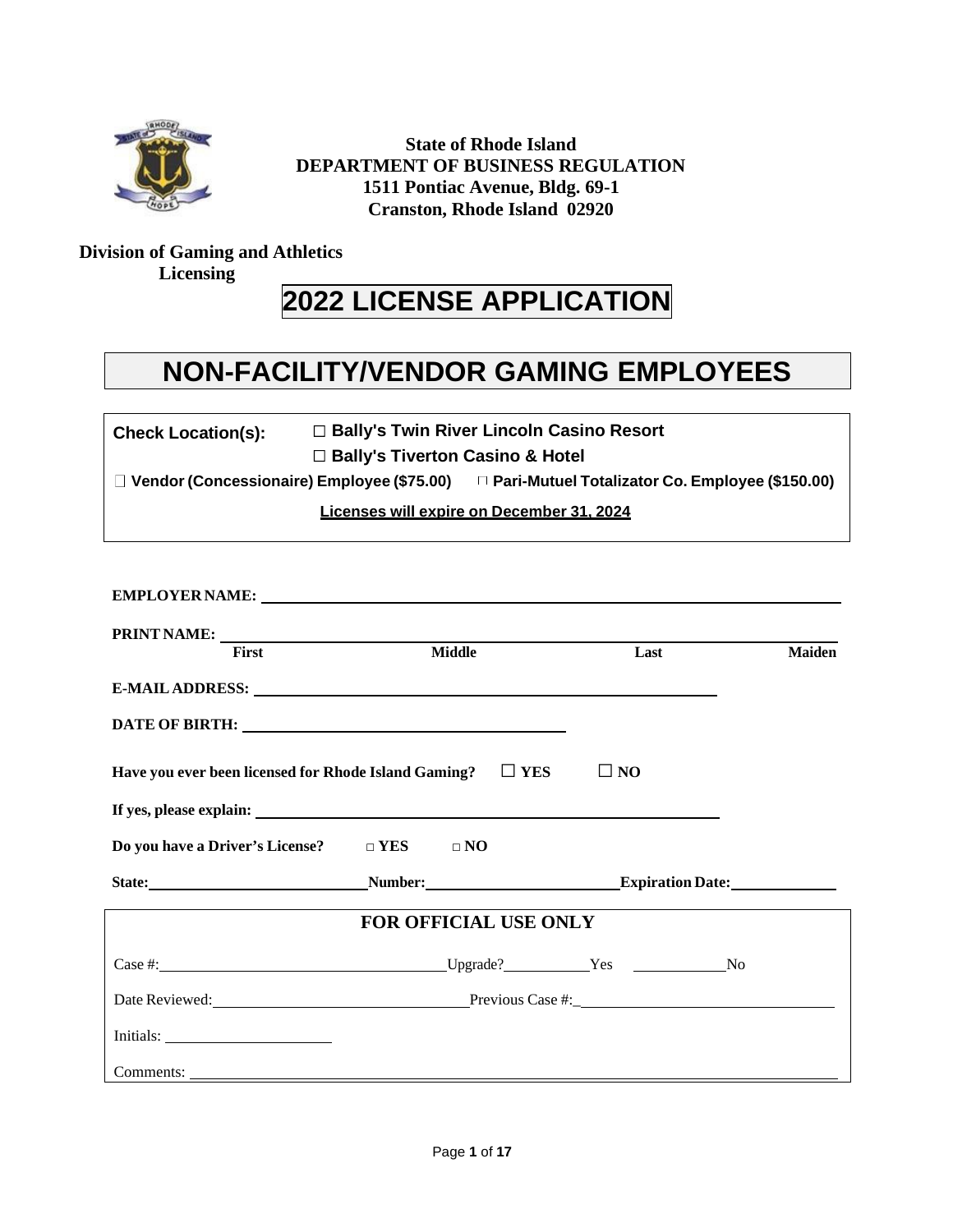## **APPLICATION INSTRUCTIONS**

- 1. **All questions must be answered.** Must be typed or printed using black or blue ink. If the application is not legible, it will not be accepted. Do not leave blank spaces. If a question does not apply to you, please indicate "Does Not Apply" in the response section. If there is nothing to disclose in response to a particular question, please state "None" in the response section.
- 2. All pages must be initialed, properly signed where indicated.
- 3. The following type of original documents will be acceptable to establish the identity of the applicant:
	- U.S. birth certificate issued by a state, county, or municipal authority with an official seal.
	- Current and valid photo driver's license.
	- Current and valid US military identification card.
	- Current and valid U.S. passport or Certificate of Naturalization or current INS identification card.
	- Current and valid photo identification card issued by a federal, state, or local government agency.
- 4. If the name on your application is different than on the identification provided then you must also provide a court ordered name change, marriage certificate or divorce decree to establish the reason for the different name.
- 5. A complete National BCI Check must be conducted before your license is issued. Please see instructions below:

#### **RI State Police (BCI)**

- Located at the Gaming Facilities State Offices. Please see dates and times on the Department of Business Regulation's website a[t: www.dbr.ri.gov.](http://www.dbr.ri.gov/)
- \$36.00 Check or Money Order (Only) payable to: "The State of Rhode Island".
- Applicant must bring positive ID
- OUT-OF STATE employees- please mail two (2) FBI fingerprint cards along with a \$36.00 Check or Money Order payable to "State of Rhode Island" to:

Department of Business Regulation Division of Gaming and Athletics Licensing Attn: Christina Tobiasz John O. Pastore Center 1511 Pontiac Avenue, Bldg. 69-1 Cranston, Rhode Island 02920

#### OR

#### **Rhode Island Department of Attorney General (BCI) (401) 274-4400**

- Check, Money Order or Credit/Debit Card (Only) payable to: "B.C.I." in the amount of \$35.00
- Monday–Friday 8:30am-4:30pm
- Applicant must bring positive ID
- FBI results of the Live Scan will be forwarded to the Lottery Security Office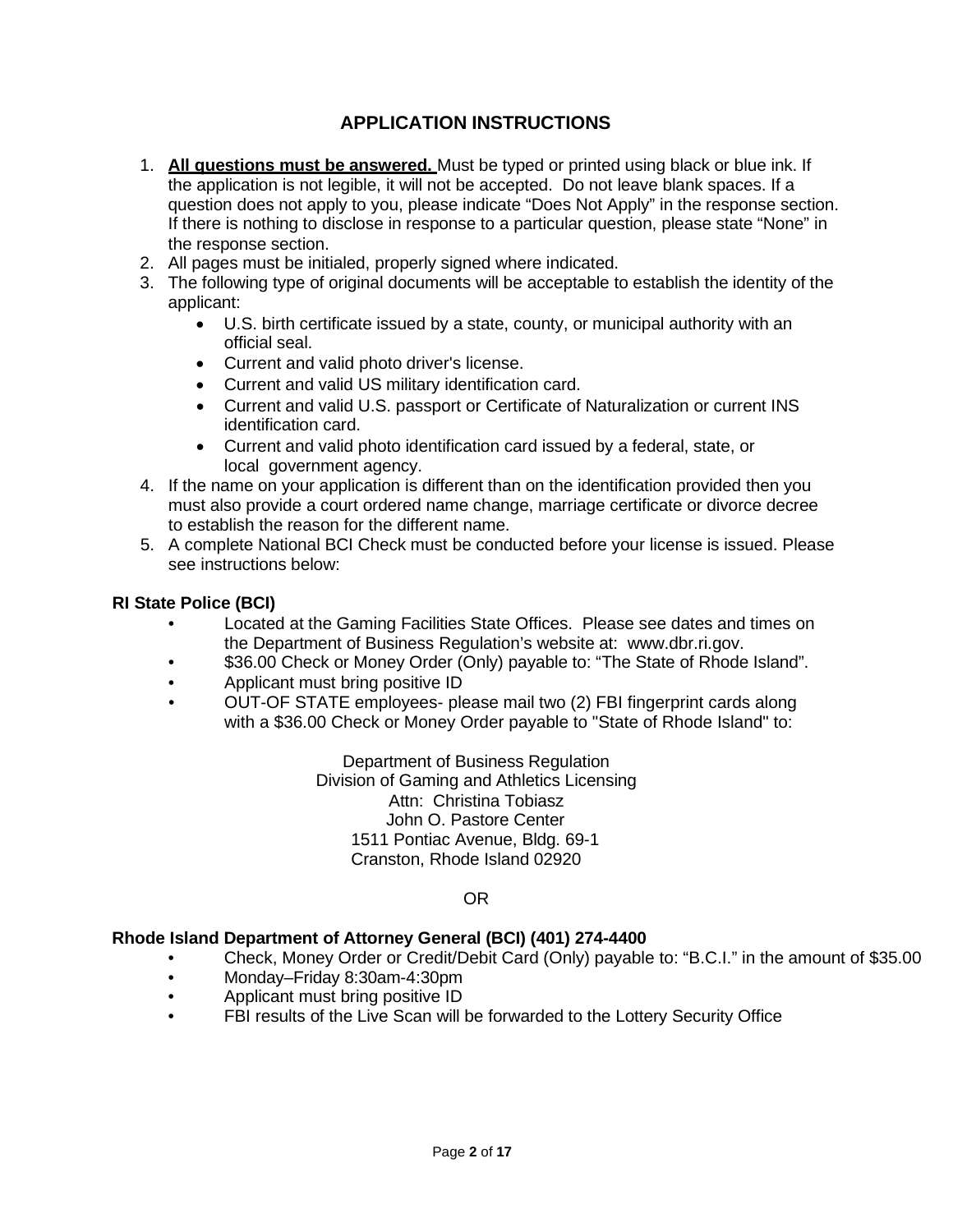6. An original, completed, application will be reviewed by the Division of Gaming and Athletics Licensing ("Division"). Application fees are non-refundable and applications become the property of the Division. Paper application, along with a check or money order, no cash is accepted, payable to: "State of Rhode Island, General Treasurer", may be obtained from and submitted to either satellite office of the Division located at:

## Bally's Twin River Lincoln Casino Resort 100 Twin River Road Lincoln, Rhode Island 02865

OR

#### Bally's Tiverton Casino & Hotel 777 Tiverton Casino Boulevard Tiverton, RI 02878

Individual offices at each facility can be located by contacting any employee for directions upon arrival at the facility. **YOU SHOULD SUBMIT YOUR APPLICATION TO THE DEPARTMENT OF BUSINESS REGULATION AND NOT YOUR EMPLOYER IN ORDER TO PROTECT THE CONFIDENTIALITY OF THE INFORMATION IN YOUR APPLICATION.**

- 6. Once your application is approved and your identity verified by the State Office at Bally's Twin River Lincoln Casino Resort/Bally's Tiverton Casino & Hotel, you will be photographed.
- 7. Should you be unable to understand this form fully in English, it is your responsibility to acquire adequate means of translation.

Si usted no puede entender este formulario completamente en Ingles, es su responsabilidad de obtener los metodos necesarios de traduccion.

- 8. You must provide the Division with any change of address as all notices concerning your license are sent to the address you have provided on this form.
- 9. Failure to answer any question completely and truthfully will result in denial of your Non-Facility/Vendor Gaming Employee Application.
- 10. All written correspondence regarding this form shall be directed to the following:

Department of Business Regulation Division of Gaming and Athletics Licensing Attn: Christina Tobiasz John O. Pastore Center 1511 Pontiac Avenue, Bldg. 69-1 Cranston, Rhode Island 02920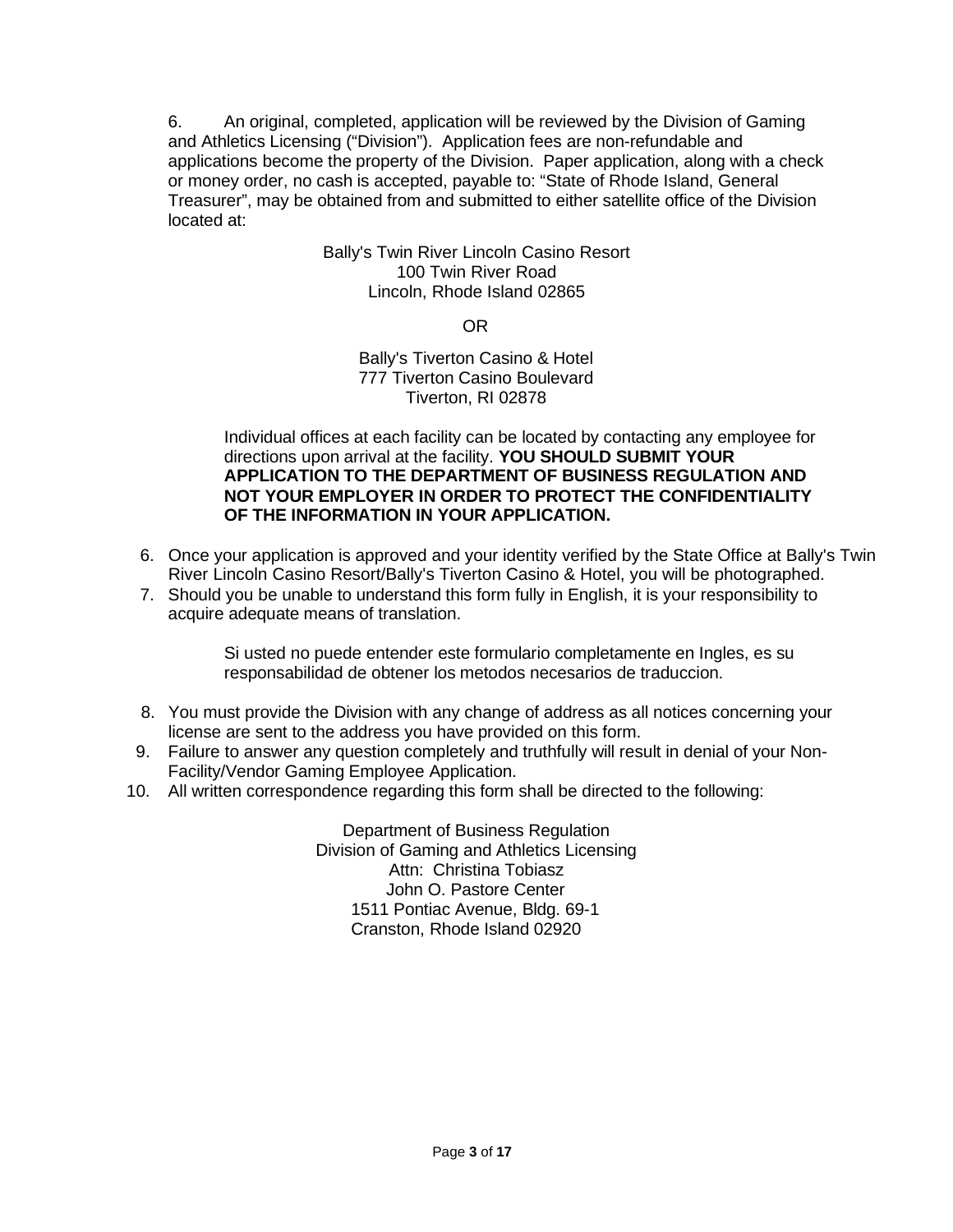| <b>FOR OFFICE USE ONLY</b>    |                 |                       |  |  |
|-------------------------------|-----------------|-----------------------|--|--|
| <b>Credential Number:</b>     | Date Submitted: | Fee:                  |  |  |
| <b>Check/Money Order:</b>     | Date Entered:   | Entered by:           |  |  |
| <b>DBR Approved Signature</b> |                 | <b>Approval Date:</b> |  |  |

## **1.) Personal Information**

| <b>Last Name:</b>                                                                           | <b>First Name:</b>                                                             |                                                        |                                                   | <b>Middle Name:</b>                   |                        | <b>Social Security Number:</b> |
|---------------------------------------------------------------------------------------------|--------------------------------------------------------------------------------|--------------------------------------------------------|---------------------------------------------------|---------------------------------------|------------------------|--------------------------------|
| Change(s)- Legal or Otherwise                                                               | Maiden Name(s), Alias(es), Nickname(s), Other Name<br>Driver's License Number: |                                                        |                                                   | <b>State of Issuance:</b>             |                        |                                |
| Present Residence Address (Do Not Use Post Office Box #):                                   |                                                                                |                                                        |                                                   |                                       |                        |                                |
| City:                                                                                       | State:                                                                         |                                                        | Zip Code:                                         | Country:                              |                        | How long?:                     |
| Race:                                                                                       | Gender: [ ] M [ ] F                                                            |                                                        | Date of Birth:                                    |                                       |                        | <b>Place of Birth:</b>         |
| Eye Color:                                                                                  | <b>Hair Color:</b>                                                             | Weight:                                                |                                                   | Height:                               |                        |                                |
| Please Describe Any and All Scars, Tattoos, or Distinguishing Marks and/or Characteristics: |                                                                                |                                                        |                                                   |                                       |                        |                                |
| <b>Telephone Number:</b>                                                                    |                                                                                |                                                        | <b>Business Telephone Number:</b>                 |                                       | <b>E-Mail Address:</b> |                                |
| Are you a Citizen of the United States? [ ] Yes                                             | <b>I</b> I No                                                                  |                                                        | If Registered Alien, Provide Registration Number: |                                       |                        |                                |
| If Naturalized, Provide Certificate Number:<br>(Attach Certified Copy of Certificate)       |                                                                                | <b>Naturalization/Alien</b><br><b>Expiration Date:</b> |                                                   | Place of Naturalization (City/State): |                        |                                |

## **2.) Past Residences**

| List all residences for the past ten (10) years:     |                                                        |                 |                               |  |  |  |  |  |  |
|------------------------------------------------------|--------------------------------------------------------|-----------------|-------------------------------|--|--|--|--|--|--|
| <b>ADDRESS</b><br>No., Apt. #, City, State, Zip Code | Name, Address of Landlord or<br><b>Mortgage Holder</b> | <b>Own/Rent</b> | FROM (MO./YR.) - TO (MO./YR.) |  |  |  |  |  |  |
|                                                      |                                                        |                 |                               |  |  |  |  |  |  |
|                                                      |                                                        |                 |                               |  |  |  |  |  |  |
|                                                      |                                                        |                 |                               |  |  |  |  |  |  |
|                                                      |                                                        |                 |                               |  |  |  |  |  |  |
|                                                      |                                                        |                 |                               |  |  |  |  |  |  |
|                                                      |                                                        |                 |                               |  |  |  |  |  |  |
|                                                      |                                                        |                 |                               |  |  |  |  |  |  |
|                                                      |                                                        |                 |                               |  |  |  |  |  |  |
|                                                      |                                                        |                 |                               |  |  |  |  |  |  |
|                                                      |                                                        |                 |                               |  |  |  |  |  |  |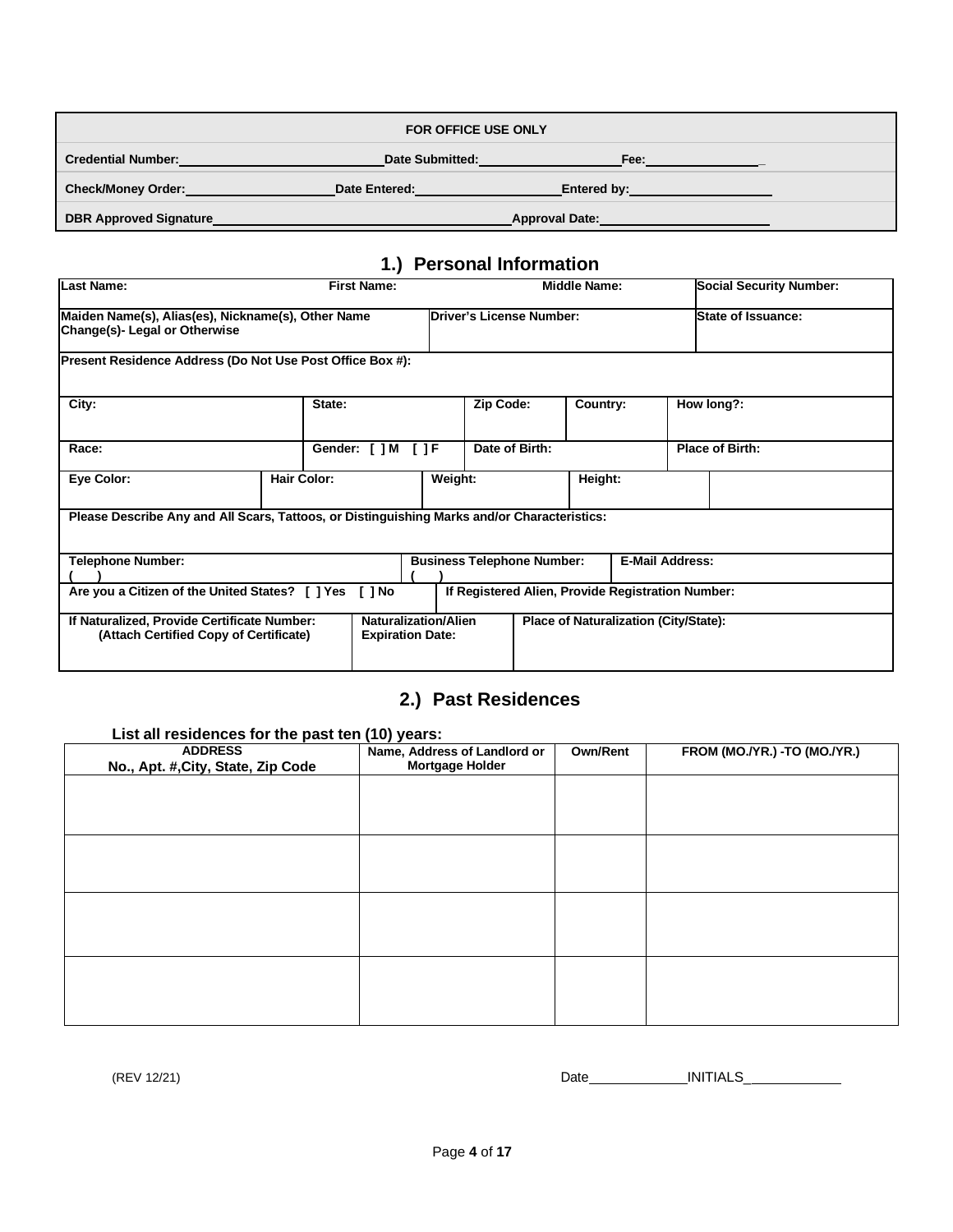## **3.) Motor Vehicle Data**

| a.) List all current motor vehicle drivers' licenses issued to you by this state or any other |  |
|-----------------------------------------------------------------------------------------------|--|
| jurisdiction.                                                                                 |  |

| Date Issued | <b>License Number</b> | <b>Type of License</b> | <b>Jurisdiction Issuing</b><br>License | <b>Expiration Date of License</b> |
|-------------|-----------------------|------------------------|----------------------------------------|-----------------------------------|
|             |                       |                        |                                        |                                   |
|             |                       |                        |                                        |                                   |
|             |                       |                        |                                        |                                   |
|             |                       |                        |                                        |                                   |

## **4.) Employment Information**

**a.) List the last three (3) jobs beginning with the applicant's current employment and work backwards. List the applicant's work history, including all periods of unemployment, military service, and self-employment, including any work performed or services provided as an independent contractor.**

| Name of Employer:             | <b>Telephone Number of Employer:</b> |         |        | (MO./YR.) |  |
|-------------------------------|--------------------------------------|---------|--------|-----------|--|
|                               |                                      |         |        |           |  |
|                               |                                      |         |        |           |  |
| <b>Address of Employer:</b>   | City:                                | County: | State: | Zip Code: |  |
|                               |                                      |         |        |           |  |
|                               |                                      |         |        |           |  |
| <b>Position Held:</b>         | <b>Name of Supervisor:</b>           |         |        |           |  |
|                               |                                      |         |        |           |  |
| <b>Description of Duties:</b> |                                      |         |        |           |  |
|                               |                                      |         |        |           |  |
|                               |                                      |         |        |           |  |

| County:                    | State: | <b>Zip Code:</b> |  |
|----------------------------|--------|------------------|--|
|                            |        |                  |  |
| <b>Name of Supervisor:</b> |        |                  |  |
|                            |        |                  |  |

| Name of Employer:             | <b>Telephone Number of Employer:</b> |         |        |           | (MO./YR.) |
|-------------------------------|--------------------------------------|---------|--------|-----------|-----------|
| <b>Address of Employer:</b>   | City:                                | County: | State: | Zip Code: |           |
| <b>Position Held:</b>         | <b>Name of Supervisor:</b>           |         |        |           |           |
| <b>Description of Duties:</b> |                                      |         |        |           |           |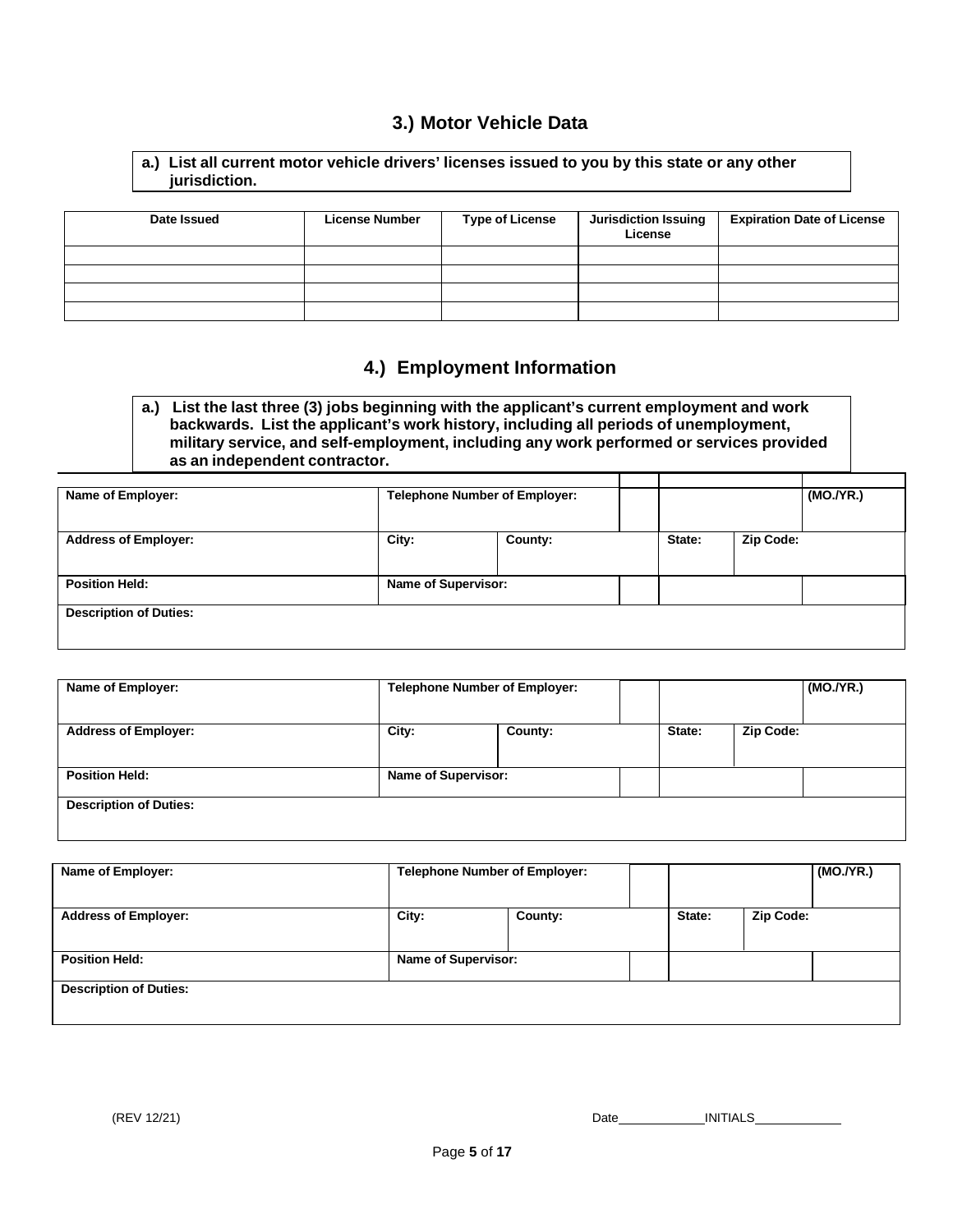# **5.) Licensing Information**

| a.) Has the applicant ever applied for a casino or gaming/gambling related license, permit<br>or certification in any jurisdiction? If YES, provide details. |                                                             |       |  |         |        |              |
|--------------------------------------------------------------------------------------------------------------------------------------------------------------|-------------------------------------------------------------|-------|--|---------|--------|--------------|
| <b>Name of Licensing Authority:</b>                                                                                                                          | Date of Application:<br>License Number (If License Issued): |       |  |         |        |              |
| <b>Address of Licensing Authority:</b>                                                                                                                       |                                                             | City: |  | County: | State: | Zip<br>Code: |
| If application was denied, withdrawn, otherwise not approved, or conditionally approved, give detailed reasons why.                                          |                                                             |       |  |         |        |              |

| <b>Name of Licensing Authority:</b>                                                                                 | License Number (If License Issued): |       | Date of Application: |        |           |
|---------------------------------------------------------------------------------------------------------------------|-------------------------------------|-------|----------------------|--------|-----------|
|                                                                                                                     |                                     |       |                      |        |           |
| <b>Address of Licensing Authority:</b>                                                                              |                                     | City: | County:              | State: | Zip Code: |
|                                                                                                                     |                                     |       |                      |        |           |
|                                                                                                                     |                                     |       |                      |        |           |
| If application was denied, withdrawn, otherwise not approved, or conditionally approved, give detailed reasons why. |                                     |       |                      |        |           |
|                                                                                                                     |                                     |       |                      |        |           |
|                                                                                                                     |                                     |       |                      |        |           |
|                                                                                                                     |                                     |       |                      |        |           |
|                                                                                                                     |                                     |       |                      |        |           |

| License Number (If License Issued): |       |         |                                                                                                                                                       |
|-------------------------------------|-------|---------|-------------------------------------------------------------------------------------------------------------------------------------------------------|
|                                     |       |         | Zip Code:                                                                                                                                             |
|                                     |       |         |                                                                                                                                                       |
|                                     |       |         |                                                                                                                                                       |
|                                     |       |         |                                                                                                                                                       |
|                                     |       |         |                                                                                                                                                       |
|                                     |       |         |                                                                                                                                                       |
|                                     | City: | County: | Date of Application:<br>State:<br>If application was denied, withdrawn, otherwise not approved, or conditionally approved, give detailed reasons why. |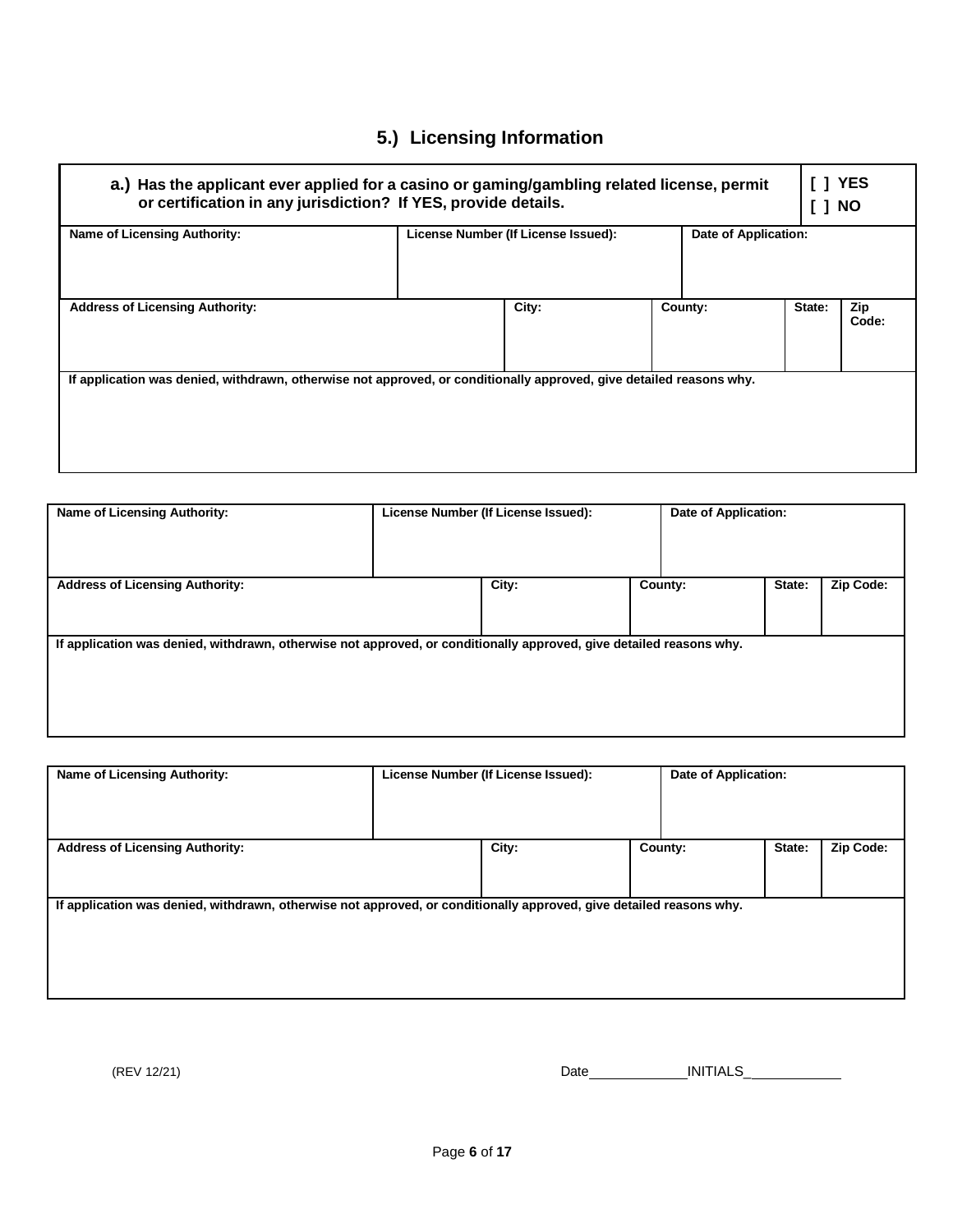| b.) Has the license, permit, certification, or other determination identified in the<br>previous question ever been subject to any regulatory action including, but<br>not limited to, non-renewal, suspension, revocation, investigation, penalty,<br>fine, or any condition in any jurisdiction? If YES, provide details. | [ ] YES |
|-----------------------------------------------------------------------------------------------------------------------------------------------------------------------------------------------------------------------------------------------------------------------------------------------------------------------------|---------|
|                                                                                                                                                                                                                                                                                                                             | [ ] NO  |
| Name of Licensing Authority:                                                                                                                                                                                                                                                                                                |         |
| Details of Regulatory Action:                                                                                                                                                                                                                                                                                               |         |
|                                                                                                                                                                                                                                                                                                                             |         |
|                                                                                                                                                                                                                                                                                                                             |         |
|                                                                                                                                                                                                                                                                                                                             |         |
|                                                                                                                                                                                                                                                                                                                             |         |
| Name of Licensing Authority:                                                                                                                                                                                                                                                                                                |         |
| Details of Regulatory Action:                                                                                                                                                                                                                                                                                               |         |
|                                                                                                                                                                                                                                                                                                                             |         |
|                                                                                                                                                                                                                                                                                                                             |         |
|                                                                                                                                                                                                                                                                                                                             |         |
|                                                                                                                                                                                                                                                                                                                             |         |
|                                                                                                                                                                                                                                                                                                                             |         |
|                                                                                                                                                                                                                                                                                                                             |         |
|                                                                                                                                                                                                                                                                                                                             |         |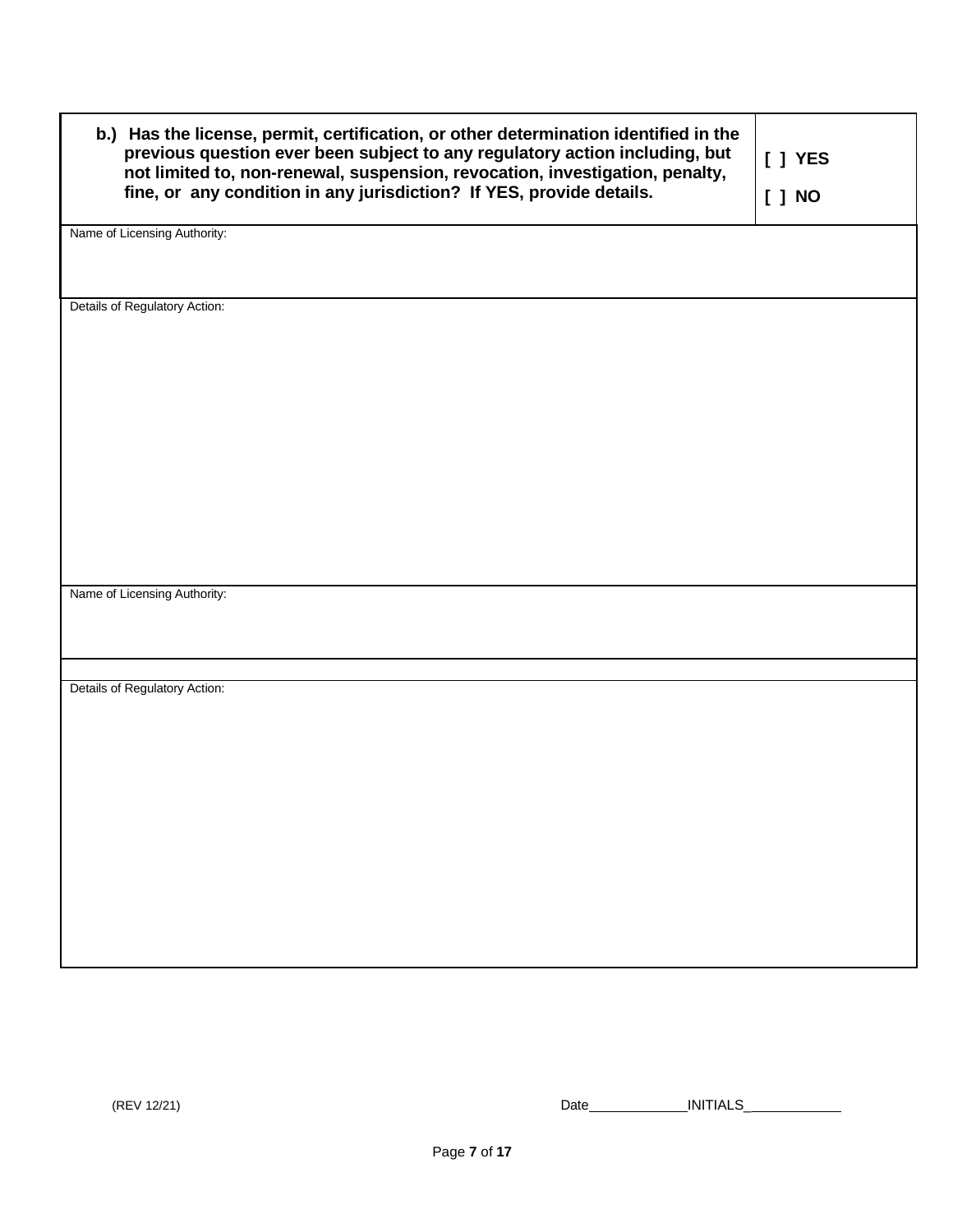## **6.) Marital Information**

| ] Single<br>1 Married                                       | <b>Legally Separated</b>                         |                      | <b>Divorced</b> | 1 Widowed                                   |
|-------------------------------------------------------------|--------------------------------------------------|----------------------|-----------------|---------------------------------------------|
| <b>Current Spouse's Full Name</b><br>(Include Maiden Name): | Date of Birth:<br><b>Social Security Number:</b> |                      |                 |                                             |
| <b>Current Spouse's Residence</b><br>Address:               | City:                                            | State:               | Country:        | Zip<br>Code:                                |
| <b>Current Spouse's Drivers License</b><br>Number:          | State Issued:                                    | Date of<br>Marriage: |                 | <b>Place of Marriage</b><br>(City/State):   |
| <b>Current Spouse's Occupation:</b>                         | Name of Current Spouse's Employer:               |                      |                 |                                             |
| <b>Former Spouse's Full Name</b><br>(Include Maiden Name):  |                                                  | Date of Birth:       |                 | <b>How Long Were You</b><br><b>Married?</b> |

**a.) Has the applicant's spouse and/or family member(s) ever applied for a casino or gaming/gambling related license, permit or certification in any jurisdiction? [ ] YES [ ] NO If YES, please compete the following:**

- **I. Relationship:**
- **II. Type of license applied for:**
- **III. Date Application was filed:**
- **IV. Disposition (Granted, Pending, Denied)**
- **V. If issued provide location/license number:**

| VI.   | <b>Relationship:</b><br><u> 1989 - John Stein, mars and der Stein and der Stein and der Stein and der Stein and der Stein and der Stein a</u> |
|-------|-----------------------------------------------------------------------------------------------------------------------------------------------|
| VII.  | Type of license applied for:                                                                                                                  |
| VIII. |                                                                                                                                               |
| IX.   |                                                                                                                                               |
| Χ.    | If issued provide location/license number:                                                                                                    |
|       |                                                                                                                                               |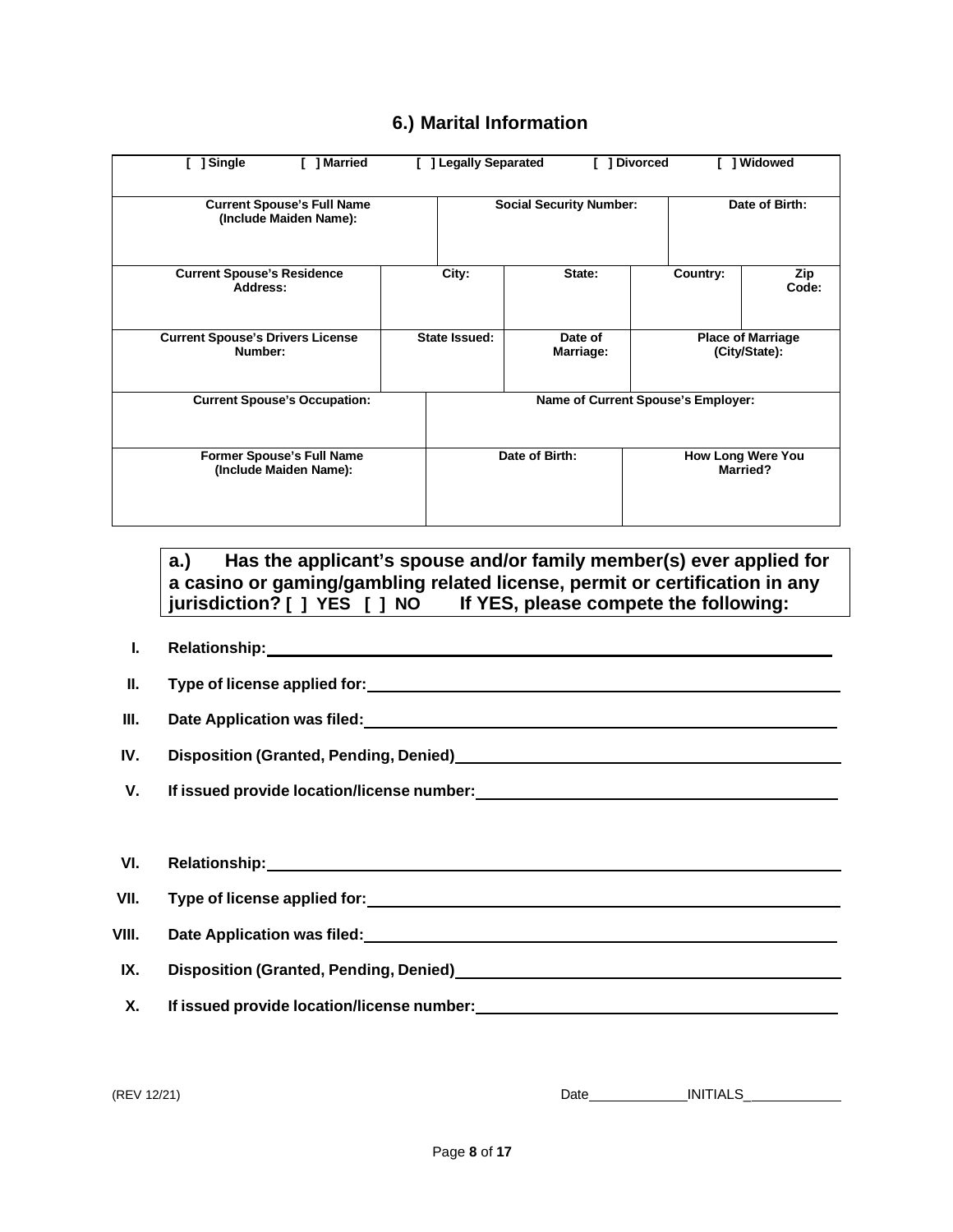## **7.) CIVIL, CRIMINAL AND INVESTIGATORY PROCEEDINGS CONFIDENTIAL**

**The next question asks about any arrests, charges or offenses you may have committed. Prior to answering the question, carefully review the definitions and instructions which follow:**

**For purposes of this question, the words:**

**"Arrest" includes any detaining, holding or taking into custody by any police or other law enforcement authorities to answer for the alleged performance of any "offense".**

**"Charge" includes any indictment, complaint, information, summons, or other notice of the alleged commission of any "offense".**

**"Offense" includes all felonies, crimes, misdemeanors, disorderly person offenses, driving while intoxicated/impaired motor vehicle offenses, violation of probation or any other court order. Juvenile offenses are not reportable.**

**a) Has the applicant ever been detained, issued a summons or citation, arrested, charged, indicted or forfeited bail for any criminal offense or violation for any reason whatsoever within the last ten (10) years? If YES, provide details below. All detentions, summonses and citations, arrests, charges, and indictments shall be included even if the final result was the dismissal of charges or expungement. Applicant shall include all DWI/DUI charges; however, minor traffic violations need not be included.**

**[ ] YES [ ] NO**

| Date of Arrest:    | Type of Charge or Offense:                | Location of Offense (Include City, State):                                                                                                                                                           |                                   |
|--------------------|-------------------------------------------|------------------------------------------------------------------------------------------------------------------------------------------------------------------------------------------------------|-----------------------------------|
|                    | Name of Arresting Law Enforcement Agency: |                                                                                                                                                                                                      |                                   |
| Sentence Received: |                                           | Disposition of Arrest (Check All Applicable):<br>□ Charges Reduced<br>□ Charges Dismissed<br>$\Box$ Pending<br>□ Convicted<br>□ Nolo Contendere<br>$\Box$ Acquitted<br>□ Complaint or Summons Issued | Has This Arrest<br>Been Expunged? |
|                    |                                           | Date of Disposition:                                                                                                                                                                                 |                                   |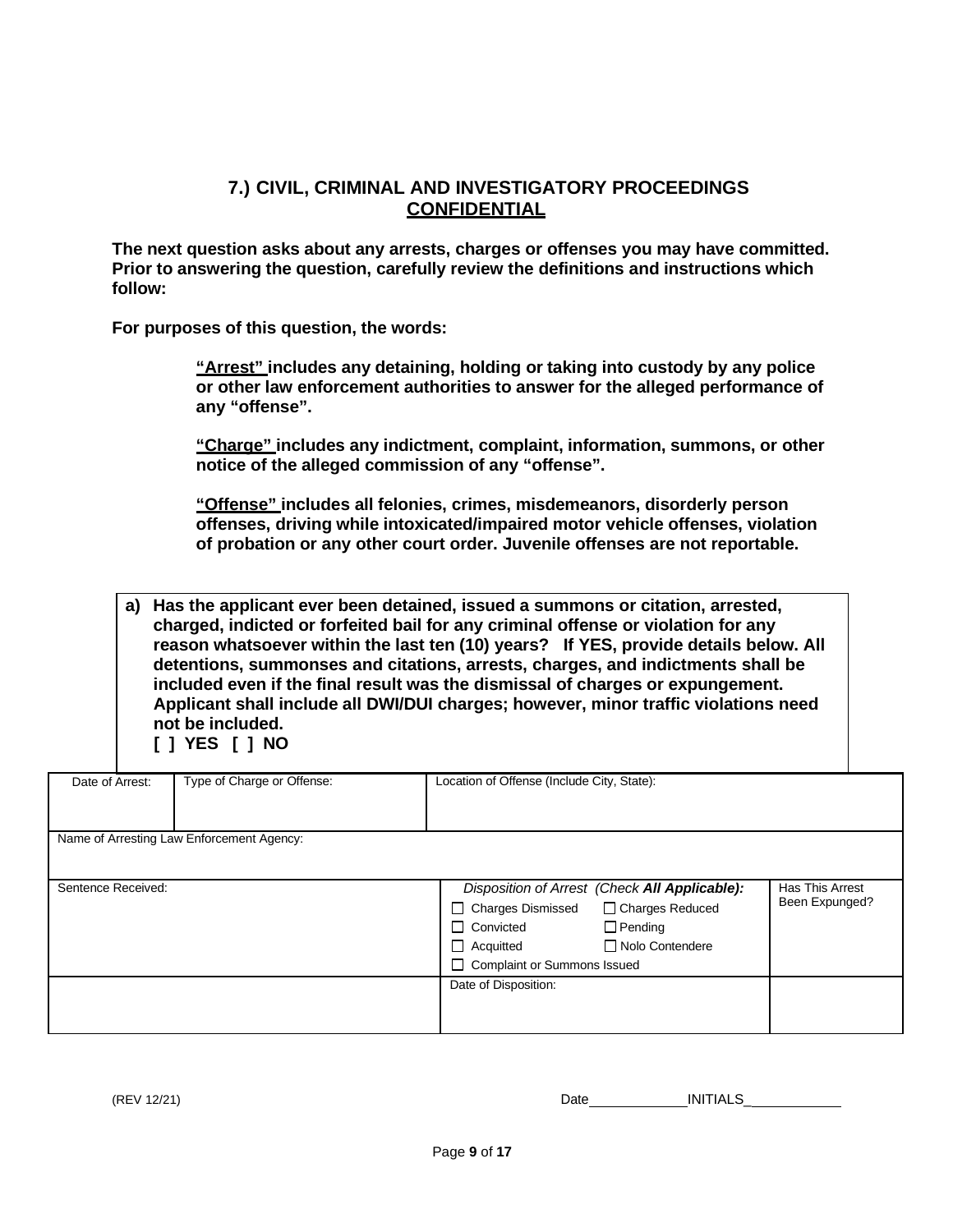| Date of Arrest:    | Type of Charge or Offense:                | Location of Offense (Include City, State):    |                 |  |
|--------------------|-------------------------------------------|-----------------------------------------------|-----------------|--|
|                    |                                           |                                               |                 |  |
|                    | Name of Arresting Law Enforcement Agency: |                                               |                 |  |
|                    |                                           |                                               |                 |  |
|                    |                                           |                                               |                 |  |
| Sentence Received: |                                           | Disposition of Arrest (Check All Applicable): | Has This Arrest |  |
|                    |                                           | <b>Charges Dismissed</b><br>□ Charges Reduced | Been Expunged?  |  |
|                    |                                           | $\Box$ Pending<br>Convicted                   |                 |  |
|                    |                                           | Nolo Contendere<br>Acquitted                  |                 |  |
|                    |                                           | Complaint or Summons Issued                   |                 |  |
|                    |                                           | Date of Disposition:                          |                 |  |
|                    |                                           |                                               |                 |  |
|                    |                                           |                                               |                 |  |
| Date of Arrest:    | Type of Charge or Offense:                | Location of Offense (Include City, State):    |                 |  |
|                    |                                           |                                               |                 |  |
|                    |                                           |                                               |                 |  |
|                    | Name of Arresting Law Enforcement Agency: |                                               |                 |  |
|                    |                                           |                                               |                 |  |
| Sentence Received: |                                           | Disposition of Arrest (Check All Applicable): | Has This Arrest |  |
|                    |                                           | <b>Charges Dismissed</b><br>□ Charges Reduced | Been Expunged?  |  |
|                    |                                           | Convicted<br>$\Box$ Pending                   |                 |  |
|                    |                                           | Nolo Contendere<br>Acquitted                  |                 |  |
|                    |                                           | Complaint or Summons Issued                   |                 |  |
|                    |                                           | Date of Disposition:                          |                 |  |
|                    |                                           |                                               |                 |  |
|                    |                                           |                                               |                 |  |

**b.) Has the applicant ever been convicted of, or plead guilty or nolo contendere to, any charge or offense within the last 20 years? If YES, provide details below. Applicant shall include all DWI/DUI convictions; however, minor traffic convictions need not be included. Attach certified copies of documents relating to each matter to this application. [ ] YES [ ] NO**

| Date of Offense:<br>1.                                                                           | Offense: | Location of Offense (City, State): |
|--------------------------------------------------------------------------------------------------|----------|------------------------------------|
|                                                                                                  |          |                                    |
| Sentence (Convicted, Afford Plea, Plea of Nolo Contendere, Acquitted, Dismissed, Pending, Etc.): |          |                                    |
|                                                                                                  |          |                                    |
|                                                                                                  |          |                                    |
| Date of Offense:<br>2.)                                                                          | Offense: | Location of Offense (City, State): |
|                                                                                                  |          |                                    |
| Sentence (Convicted, Afford Plea, Plea of Nolo Contendere, Acquitted, Dismissed, Pending, Etc.): |          |                                    |
|                                                                                                  |          |                                    |
|                                                                                                  |          |                                    |
|                                                                                                  |          |                                    |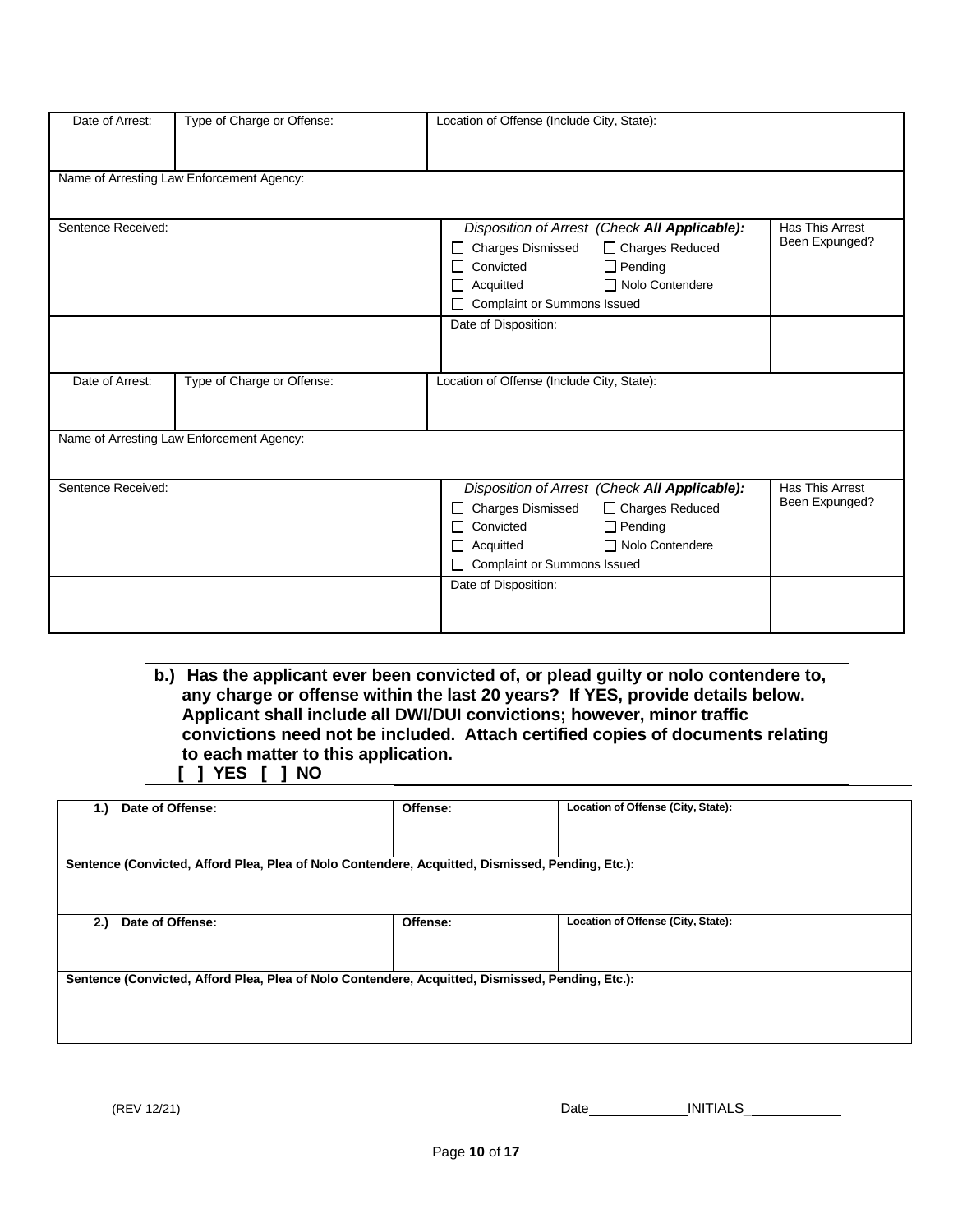| c.) Has the applicant ever been questioned, subpoenaed or investigated by any |
|-------------------------------------------------------------------------------|
| governmental agency, law enforcement agency, state or federal grand jury,     |
| board, commission or committee in any jurisdiction? If YES, please explain    |
| below. [ ] YES [ ] NO                                                         |

| d.) Has the applicant had a lien or financial judgment filed against him/her in the |
|-------------------------------------------------------------------------------------|
| past ten (10) years? (This includes child support orders or judgments and           |
| federal, state and local tax liens). If YES, please attach certified copies of      |
| documents relating to each matter to this application and reference as              |
| Attachment 7d. [ ] YES [ ] NO                                                       |

#### **e.) Is the applicant currently delinquent in the payment of any child support order or judgment? If YES, please provide details. Attach certified copies of documents relating to each matter to this application and reference as Attachment 7e. [ ]YES [ ] NO**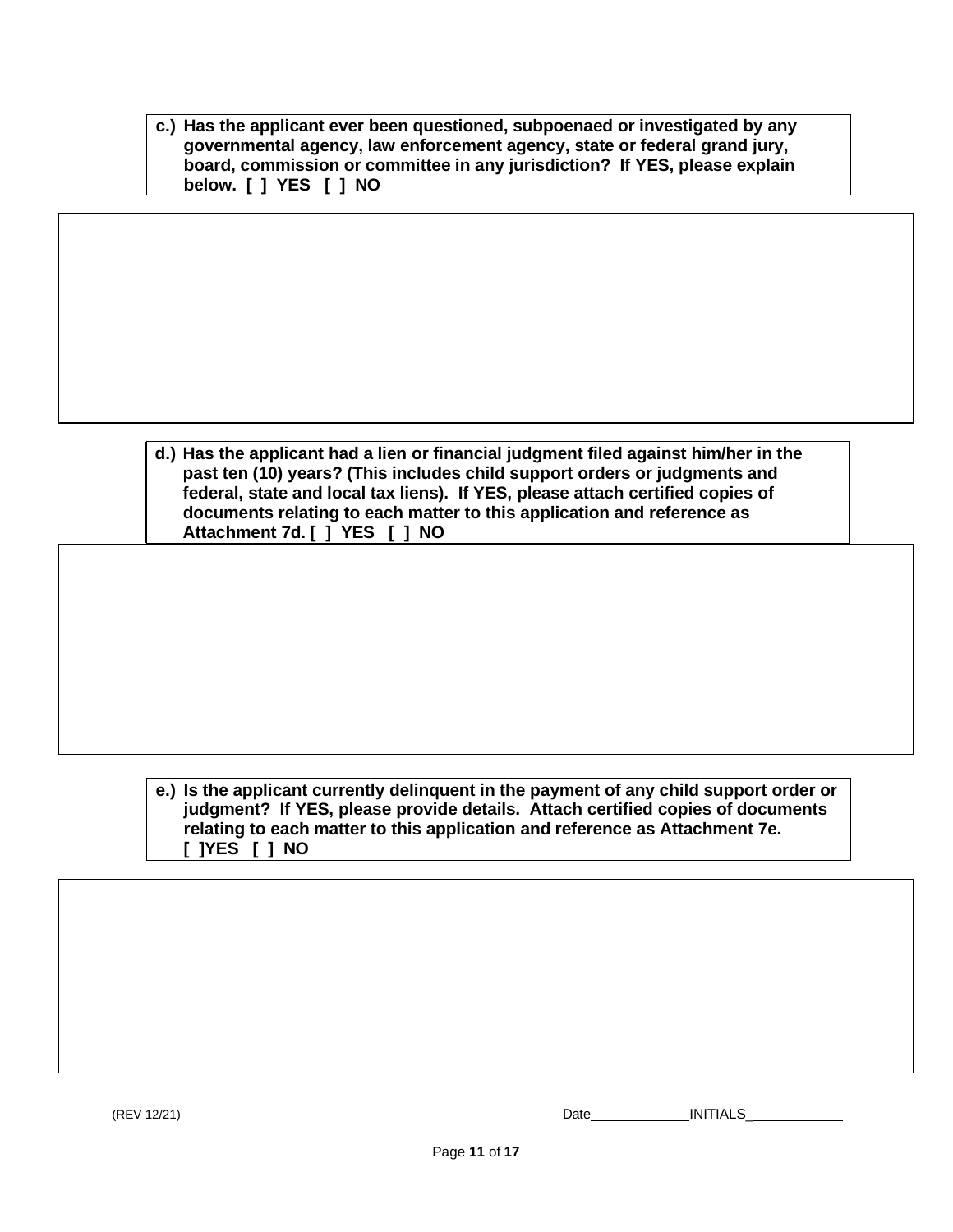**f.) Is the applicant currently in default on the payment of any student loan? If YES, please attach a separate sheet(s) of paper providing details and reference as Attachment 7f. [ ] YES [ ] NO**

**g.) Is the applicant currently delinquent in the filing of any state or federal tax returns or the payment of any local, state or federal taxes, penalties and and/or interest, excluding items under formal appeal? If YES, please attach a separate sheet(s) of paper providing details and reference as Attachment 7g. [ ] YES [ ] NO**

**h.) Has the applicant ever filed a bankruptcy petition or had a petition for involuntary bankruptcy filed against the applicant? If YES, attach certified copies of documents relating to each matter to this application and reference as Attachment 7h. [ ] YES [ ] NO**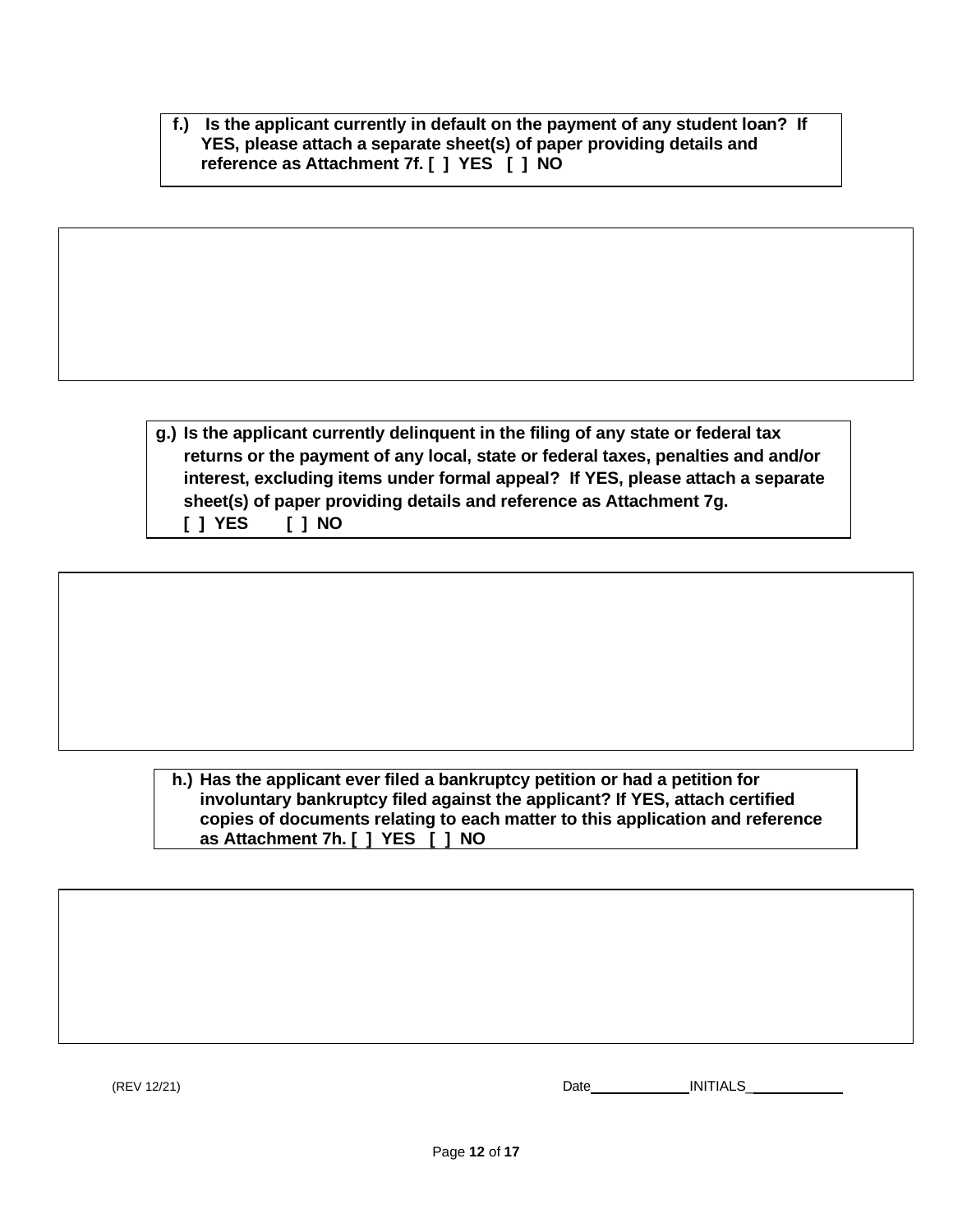## **8.) REFERENCES**

#### **List the name, address and telephone number, including area code, of three references: (Do not list relatives as references).**

#### **Reference #1**

Name:

Address:

Telephone:

Occupation/Former Occupation:

### **Reference #2**

Name:

Address:

Telephone: The contract of the contract of the contract of the contract of the contract of the contract of the contract of the contract of the contract of the contract of the contract of the contract of the contract of the

Occupation/Former Occupation: Notified and the set of the set of the set of the set of the set of the set of the set of the set of the set of the set of the set of the set of the set of the set of the set of the set of the

#### **Reference #3**

Name: 2008. 2009. 2009. 2009. 2010. 2010. 2010. 2010. 2010. 2010. 2010. 2010. 2010. 2010. 2010. 2010. 2010. 20

Address:

Telephone:

Occupation/Former Occupation: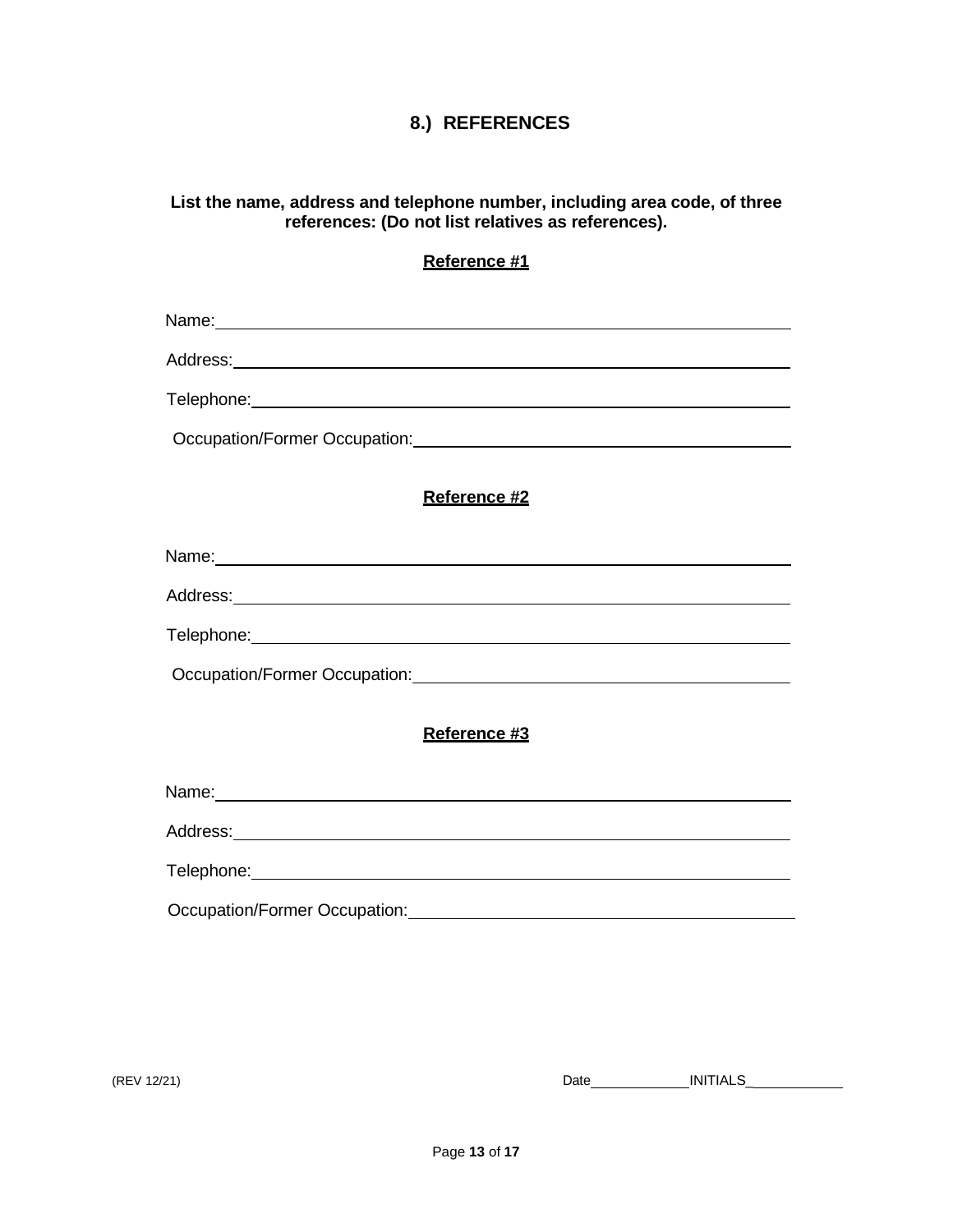## **RELEASE AUTHORIZATION**

To All Courts, Probation Departments, Employers, Banks, and other financial institutions, and All Governmental Agencies – Federal, State and Local, without exception, both foreign and domestic.

I, have have the contract of the contract of the contract of the contract of the contract of the contract of the contract of the contract of the contract of the contract of the contract of the contract of the contract of t

## (PRINT NAME)

authorized the Rhode Island Department of Business Regulation, Division of Gaming and Athletics Licensing, the Rhode Island State Police, and/or the Rhode Island Division of Lotteries, pursuant to R.I. General Law §41- 1-1, to conduct a full investigation into my background and activities.

Therefore, you are hereby authorized to release any and all information pertaining to me, documentary or otherwise, as requested by any employee or agent of the Division of Gaming and Athletics Licensing ("Division"), provided that he or she certifies to you that I have an application pending before the Division or that I am presently a licensee, registrant or to her person required to be qualified under the provision of Rhode Island General Laws § 41-4-*1 et seq*:

I understand that this Authorization is to investigate records relating to or referenced in this application or any licensed activity.

This authorization shall supersede and countermand any prior request or authorization to the contrary.

A photostatic copy of this authorization will be considered as effective and valid as the original.

DATED:\_\_\_\_\_\_\_\_\_\_\_\_\_(Legal Signature<u>)</u> Signature of Applicant

Subscribed and sworn to before me this day day

 $of$  , 20  $.$ 

Notary Public State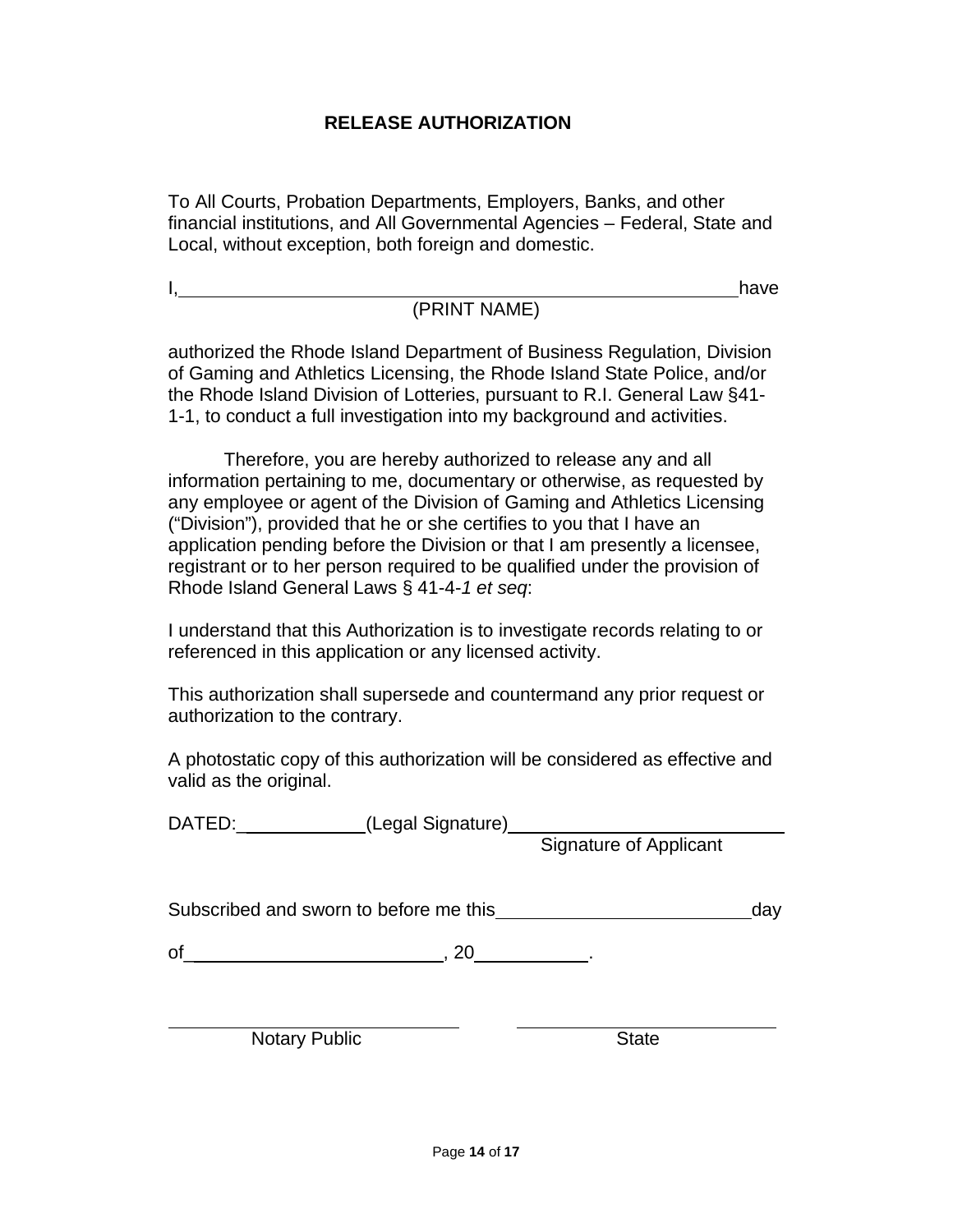## **STATEMENT OF APPLICANT**

In accepting a license issued pursuant to Rhode Island General Laws § 41-4-*1 et seq*., 42-61.3 *et. seq.*:

I agree to abide by all applicable statutes and regulations.

I understand that I am freely consenting to any warrantless search by any governmental agency within the grounds of Bally's Twin River Lincoln Casino Resort or Bally's Tiverton Casino & Hotel ("the facility"), of the premises, which I occupy, or control, and my personal property and effects at the Facility, and to the seizure of any illegal item, which said search, may produce. I hereby certify that I have read the foregoing application and affirm that every statement contained therein is true, complete, and correct. I understand that if I misstate or omit any fact, I am subject to the penalties provided by law and by the above-mentioned rules and regulations and my application may be denied.

I hereby authorize the Rhode Island Department of Business Regulation, Division of Gaming and Athletics Licensing, Rhode Island Division of Lotteries and the Gaming Enforcement Unit of the Rhode Island State Police to investigate any and all records relating to or referenced to in this application, including, but not limited to, any criminal conviction. I FULLY UNDERSTAND THE PRECEDING WAIVER.

DATED:\_\_\_\_\_\_\_\_\_\_\_\_(Legal Signature)\_\_\_\_\_\_\_\_\_\_\_\_\_\_\_\_\_\_\_\_\_\_\_\_\_\_\_\_

Signature of Applicant

**Subscribed and sworn to before me this \_day**

**of , 20 .**

**Notary Public State**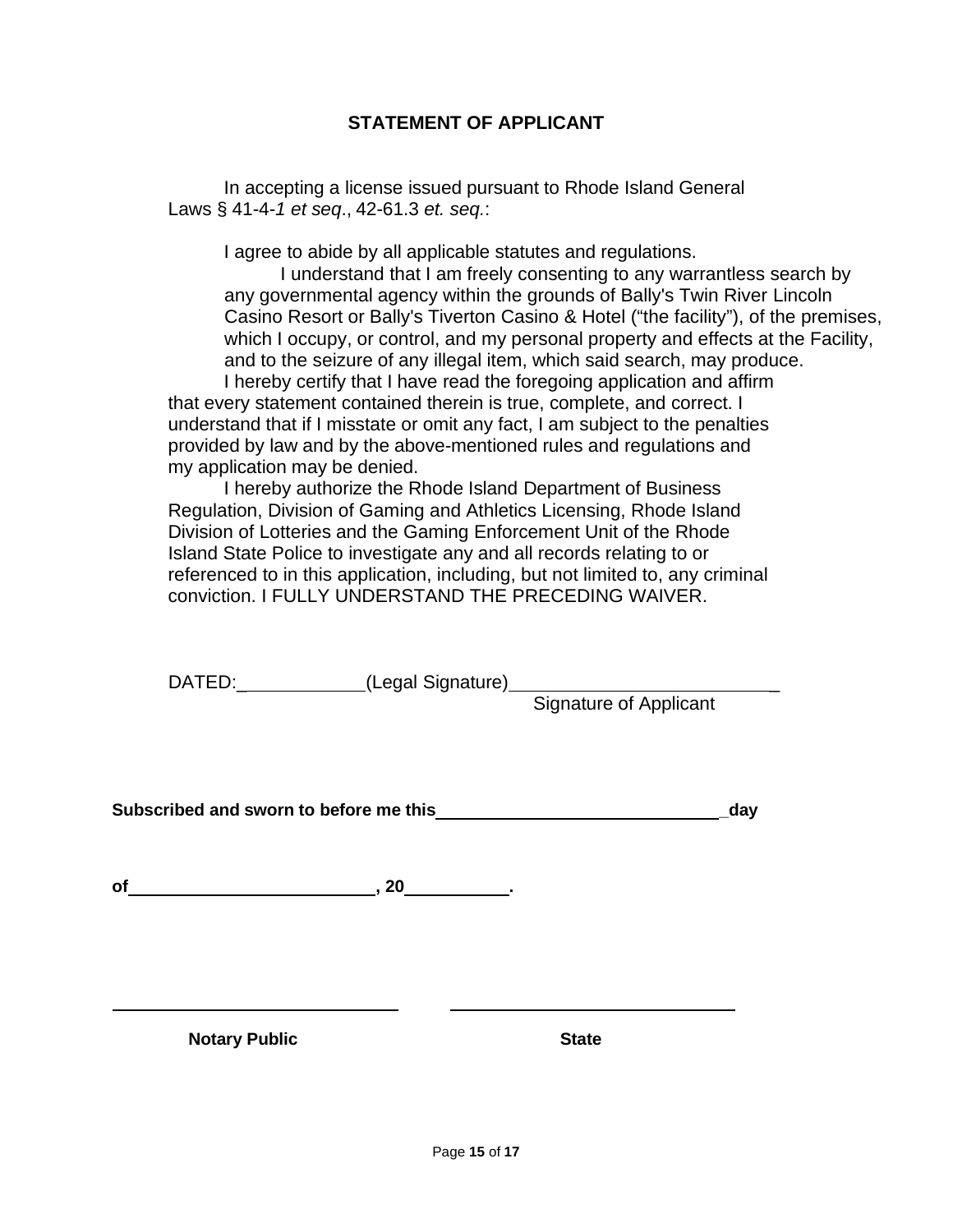## **STATEMENT OF TRUTH**

STATE OF\_\_\_\_\_\_\_\_\_\_\_\_\_\_\_\_\_\_\_\_\_\_\_\_\_\_\_\_\_\_\_:

NAME\_(Print ) ,

being duly sworn according to law deposes and says:

- 1. I am the applicant who is submitting this application form.
- 2. I personally supplied the information contained in this form.
- 3. I understand and read the English language, or I have had an interpreter read, explain, and record the answer to each and every question on this application form.
- 4. I swear (or affirm) that the foregoing statements made by me are true. I am aware that if any of the foregoing statements made by me are willfully false, I am subject to punishment.

DATED:\_\_\_\_\_\_\_\_\_\_\_(Legal Signature)

Signature of Applicant

Subscribed and sworn to before me this day of quantum day of and sworn to before me this

20 .

Notary Public State